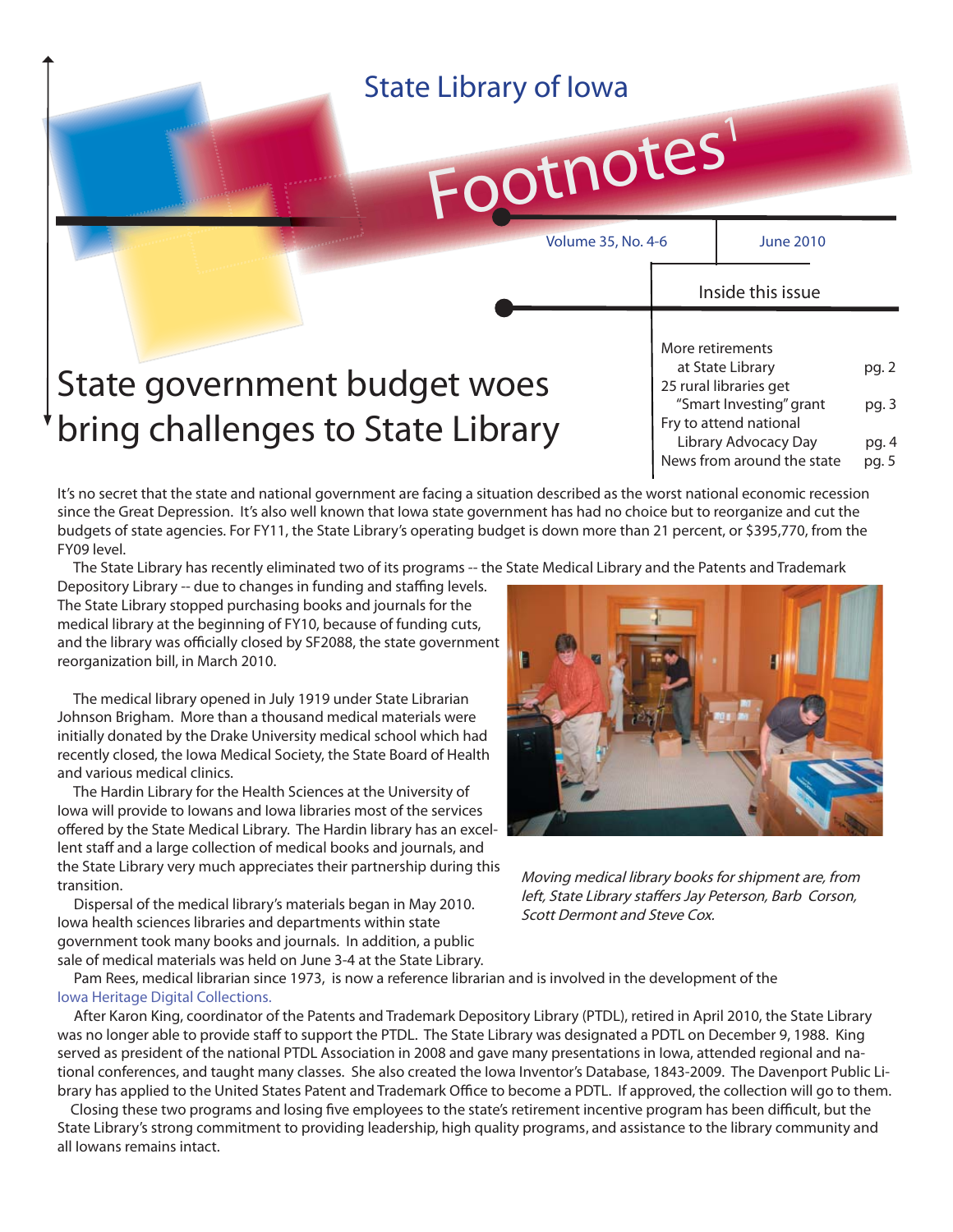

#### State Library says goodbye and best wishes to three more staff Beth, Doug and Karen retiring June 24, 2010





Beth Henning started her career as coordinator of the State Data Center (SDC) program at the State Library in December 1989.

 The State Data Center is a cooperative program with the U.S. Census Bureau which increases the availability of census data in Iowa and helps people use it. Beth has developed the SDC Web site of demographic and economic statistics about Iowa and answered requests for data, in addition to working with the Census Bureau on Iowa population estimates and promoting the decennial census in the state.

 "I've enjoyed working with Iowa librarians over the years, whether it's helping with patron requests for data, statistics for a library grant application, or Public Library Management homework," Beth said. Librarians can now get assistance from the State Data Center through Gary Krob at 800-248-4483 or [gary.krob@lib.state.ia.us.](mailto:gary.krob@lib.state.ia.us) 

 Said State Librarian Mary Wegner, "Beth developed all of the data center's programs and services, and they are models of good customer service and government effectiveness. We will sorely miss Beth's breadth and depth of knowledge about Iowa, as well as her creative ideas and ability to embrace change."

Doug Stephenson began working at the state law library in June 1971 and moved to the main library in December 1998. Over a span of 30 years, Doug served under four law librarians and a half dozen state librarians. He has been responsible for delivering mail and other items around the campus complex, shelving library materials, and weeding government documents.

 In addition to the many changes Doug saw in the State Library, including computers, cell phones, the Internet and e-mail, he remembers the major events he witnessed during his tenure, including Watergate, the Iran Hostage Crisis, the lowa flood of 1993, 9/11, this past lowa winter and Shawn Johnson.

 "Doug has served in a variety of ways while here," said Barb Corson, Program Director for Library Services, "but all involved keeping the library organized and running smoothly. He's taking a wealth of knowledge with him and he will be missed."

Karen Randleman, youth services consultant, began her position at the State Library in January 2008. Karen traveled around the state offering summer reading workshops for youth services librarians, planned the biennial Kids First Conference, helped write the summer reading manuals used in 49 states, and served as a resource for librarians around the state.

 "I have loved working for the State Library and consider it, by far, the highlight of my 38-years in library service," said Karen.

 Sandy Dixon, Program Director for Library Development, said "Karen's knowledge of public library services to children and youth is amazing to me. With the snap of a finger she can come up with the precise answer to an obscure children's literature question, offer multiple ideas for creative library programs and handle a book challenge with finesse. I now wonder if she is like Mary Poppins. In the end, Mary Poppins is satisfied with the work she has done with the Banks family [State Library] and the West Wind carries her away [to enjoy a well deserved retirement]."

Page 2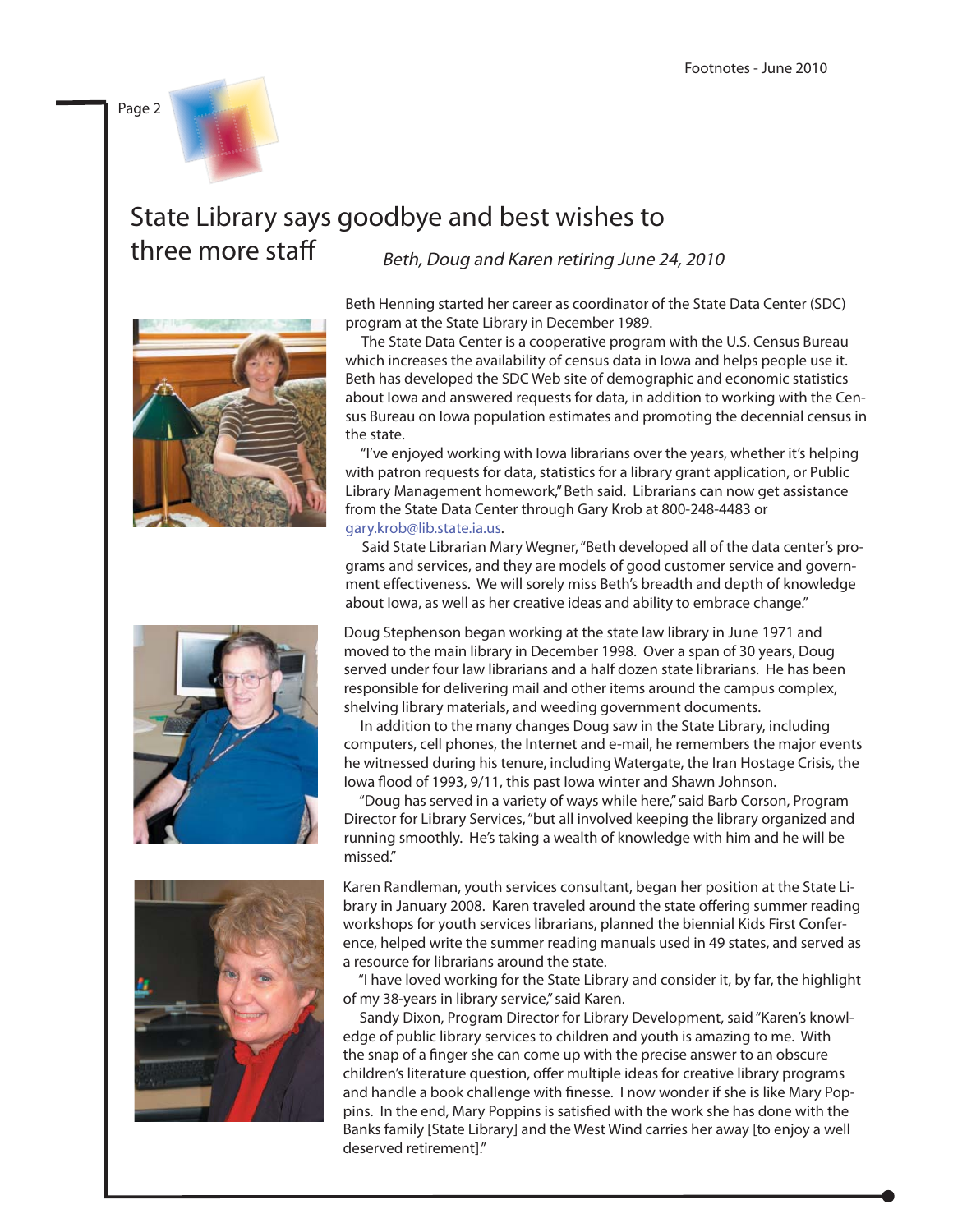Page 3 Footnotes - June 2010





## 25 rural Iowa public libraries awarded "Smart Investing" grant

Rural Iowans will strengthen their knowledge of and confidence in investing through programs at their libraries.

Across the state, Iowans living in 25 rural communities will become confident investors by taking part in their library's "Smart Investing @ Your Library" program.

 In January 2010, the State Library was awarded a \$98,251 grant funded by the American Library Association (ALA) and the Financial Industry Regulatory Authority (FINRA) Investor Education Foundation as part of the "Smart Investing" program. More than 80 Iowa public libraries submitted applications for the grant.



 Each of the 25 libraries will work with the State Library and Iowa State Extension. The grant will help build the capacity of the libraries to provide effective, unbiased investor education to the community at large. The library will host face-to-face and online education provided by Iowa State University Extension staff.

Three different courses will be offered: one for those who are first-time investors, one for those preparing for retirement and one for retirees. Participating libraries will receive \$575 worth of library books and DVDs about investing. Classes will be held this fall and in spring 2011. Ames Public Library, a previous grant recipient, will partner with the State Library to select financial resources for the participating libraries and help train library staff.

Perry Public Library Director Emily Weaver, a grant recipient, said the timing is perfect.

 "Our library's long range plan was passed in 2009," said Weaver. "One of our goals was that people would have access to a variety of resources to help them make decisions that affect their lives. When the Smart Investing opportunity was announced, it seemed like a perfect fit for our community - timely information from trusted sources. I think we'll have a lot of interest in the topic."

 "Iowa's libraries empower people to make decisions and solve problems," said State Librarian Mary Wegner. "We are delighted to partner with Iowa State University Extension and the Ames Public Library to provide these classes about financial literacy in rural communities in the state."

Grant recipients are libraries in: Anita, Bayard, Buffalo Center, Chariton, Charles City, Creston, Denison, Hamburg, Hawarden, Iowa Falls, Kalona, Keokuk, Lake City, Le Mars, Leon, Marengo, Monticello, Mount Pleasant, New Hampton, Oelwein, Perry, Pocahontas, Story City, Waukon and Winterset.

# Public Library Standards Advisory Task Force wraps up its work

The State Library is currently working on a draft of the State Library's Standards and Accreditation program after several meetings with the Standards Advisory Task Force. Their last meeting was April 7, 2010.

 The draft will be available to public libraries by mid-June. An e-mail with a link to the draft will be sent out using Iowalib and the public library directors mail lists. An ICN session will be held in July (date pending) where libraries can ask questions and voice their concerns about the program, which exists to encourage the ongoing development of high quality public library services in Iowa.

 The State Library will ask the Iowa Commission of Libraries to approve changes to the Standards and Accreditation program at its August meeting. Task force members were Scott Dermont, Karen Randleman and Sandy Dixon, State Library; Mary Wegner, State Librarian; Daniel Boice, Iowa Commission of Libraries; Jet Kofoot, North Central LSA; Sue Padilla, Newton Public Library; Betsy Thompson, Sioux City Public Library; Bonnie McKewon, Northwest LSA; Nathan Clark, Emmetsburg Public Library; Becky Rike, Corning Public Library; Emily Weaver, Perry Public Library; and Susan Macken, Oelwein Public Library.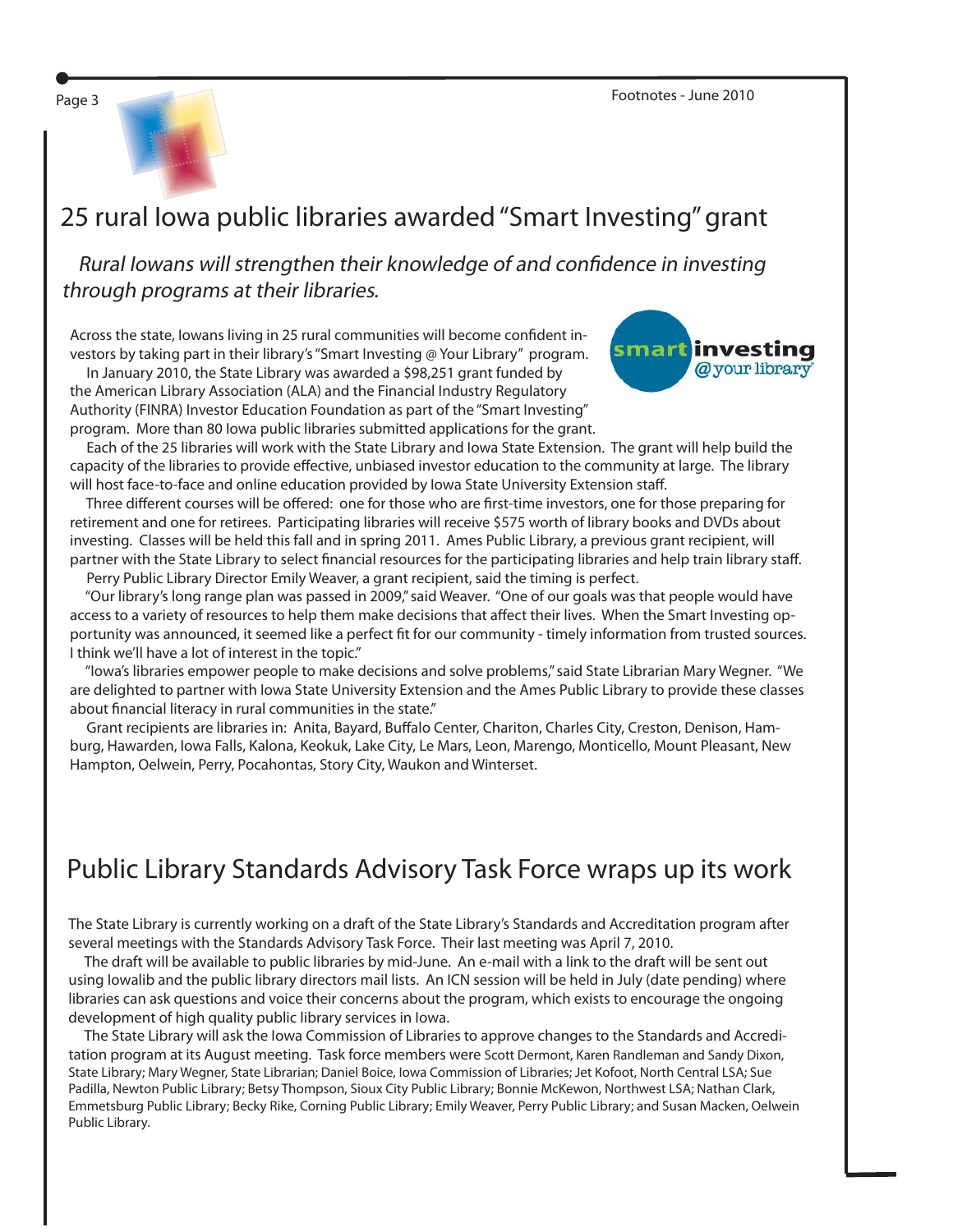

# Fry receives award to attend national Library Advocacy Day

The American Library Association (ALA) recently announced that Greer Fry of Cedar Rapids is the winner of the 2010 White House Conference on Library and Information Services Taskforce Award.

The award, given to a non-librarian advocate participating in a federal library advocacy event for the first time, is a \$300 stipend toward the expense of attending Library Advocacy Day in Washington, DC. This year the ALA will host a Library Advocacy Day rally June 29 on the U.S. Capitol grounds during the ALA Annual Conference. Fry will accompany State Librarian Mary Wegner on visits to Iowa's senators and congressmen.

 As a lifelong library user and library advocate for more than 30 years, Fry has served as a member of Iowa Library Association (ILA) and as president of the Iowa Library Friends Association, an ILA subdivision. In her application letter, Fry explained how the flood of 2008 in Cedar Rapids and the loss of the city's main library greatly enhanced her passion for advocacy.

Emily Sheketoff, executive director of the ALA Washington Office, noted that "As someone who has been actively involved in rebuilding the library system in her own community, Greer knows the importance of libraries to the public during times of crisis -- be it a natural disaster or the current U.S. financial crisis."

### Keota wins door counter for a month

Rachel Klein, director of the Wilson Memorial Library in Keota, didn't waste time getting last year's annual report in to the State Library. Submitting the report by September 30 made her eligible to win a door counter for a month and a consultant's visit by State Library staffer Scott Dermont.

 By having the door counter for a month, Klein will have a more accurate door count for the entire year by simply taking the number of people who entered the library in April and multiplying it by 12. Dermont also answered Klein's questions about SILO (State of Iowa Library Online).



Rachel Klein in front of her new door counter

## Former Iowan named IMLS deputy director for museums

Chris Reich, former director and CEO of the Putnam Museum of History and Cultural Science in Davenport, IA, has been named associate deputy director of museums for the federal Institute of Museum and Library Services (IMLS) in Washington, DC. While in Davenport, Reich oversaw the completion of an innovative environmental exhibit hall, the construction of an IMAX 3D theater, and the creation of a new image for the 135-year-old institution, which serves 18 counties in eastern Iowa and western Illinois.

Reich joined IMLS in 2006, previously serving as a senior program officer in the agency's Office of Museum Services. He launched and oversaw the museum grants for the African American History and Culture Program and managed the 21st Century Museum Professionals grant program. He was also responsible for coordinating the review of nominations for the National Medals for Museum Service and acted as a liaison to the American Association of Museums in the implementation of the Museum Assessment Program.